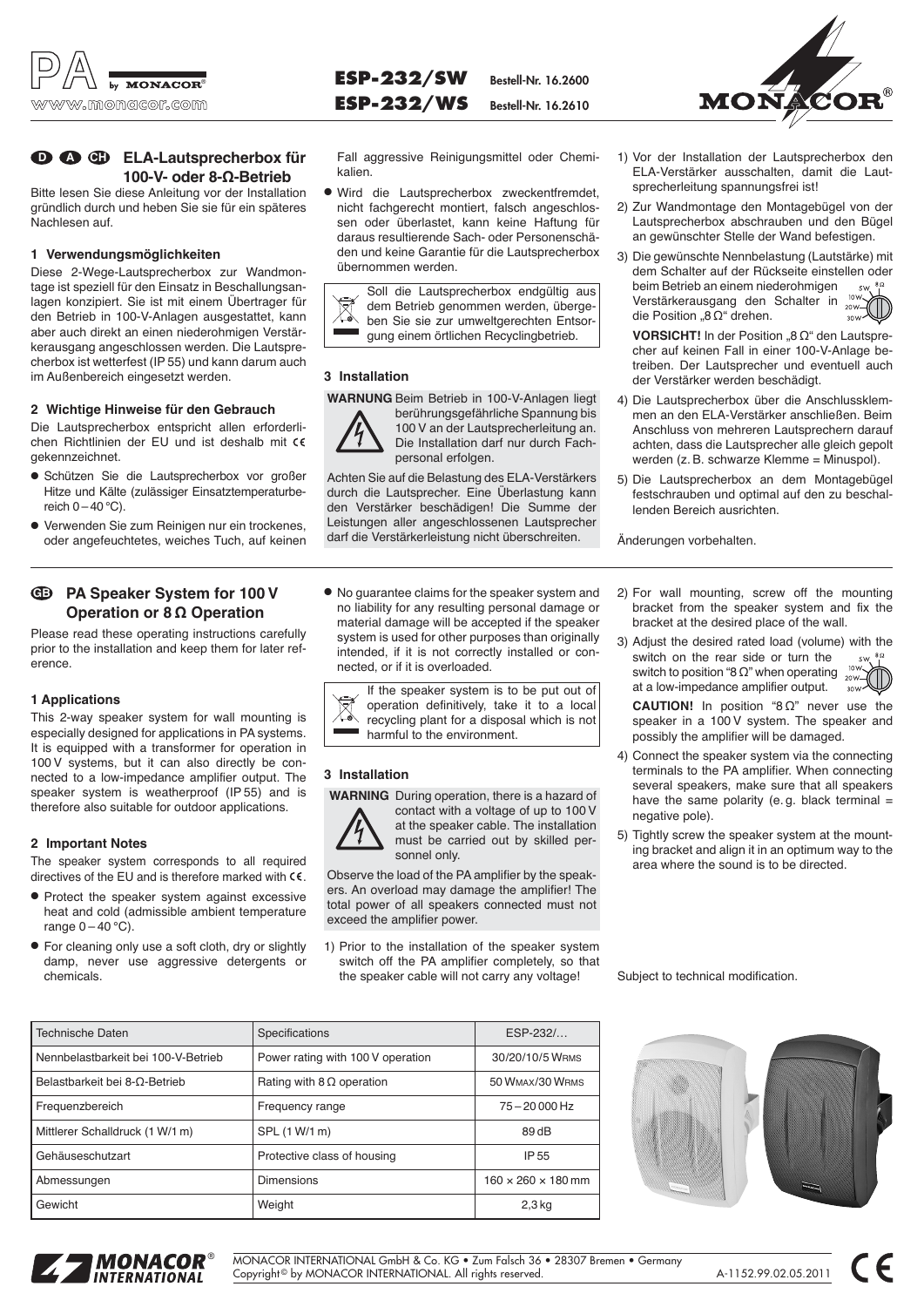

# **Example 3** Enceinte Public Adress **pour fonctionnement 100 V ou 8 Ω**

Veuillez lire la présente notice avec attention avant l'installation et conservez-la pour pouvoir vous y reporter ultérieurement.

## **1 Possibilités d'utilisation**

Cette enceinte 2 voies pour montage mural est spécialement conçue pour une utilisation dans des installations de sonorisation. Elle est dotée d'un transformateur pour fonctionnement dans des installations 100 V, elle peut également être directement reliée à une sortie amplificateur basse impédance. L'enceinte est protégée contre les intempéries (IP 55) et peut donc être utilisée en extérieur.

### **2 Conseils importants d'utilisation**

L'enceinte répond à toutes les directives nécessaires de l'Union européenne et porte donc le symbole  $\mathsf{CE}$ .

- Protégez l'enceinte d'une chaleur élevée et du froid (température ambiante admissible 0 – 40 °C).
- Pour le nettoyage, utilisez uniquement un chiffon sec ou légèrement humide, et doux, en aucun

#### **Cassa acustica PA per 100 V o 8 Ω I**

Vi preghiamo di leggere attentamente le presenti istruzioni prima dell'installazione e di conservarle per un uso futuro.

## **1 Possibilità d'impiego**

Questa cassa acustica a 2 vie per montaggio alla parete è stata realizzata specialmente per l'impiego in impianti di sonorizzazione. È equipaggiata con un trasformatore per il funzionamento in impianti con uscita audio 100 V, ma può essere collegata anche con un'uscita a bassa impedenza dell'amplificatore. La cassa è resistente alle intemperie (IP 55), e pertanto può essere impiegata anche all'esterno.

### **2 Avvertenze importanti per l'uso**

La cassa acustica è conforme a tutte le direttive richieste dell'UE e pertanto porta la sigla  $\epsilon \epsilon$ .

- Proteggere la cassa acustica da alto calore e freddo (temperatura d'impiego ammessa fra 0 e 40 °C).
- Per la pulizia usare solo un panno morbido, asciutto o inumidito; non impiegare in nessun caso detergenti aggressivi o prodotti chimici.

cas de détergents agressifs ou produits chimiques.

**ESP-232/SW Bestell-Nr. 16.2600 ESP-232/ WS Bestell-Nr. 16.2610**

● Nous déclinons toute responsabilité en cas de dommages matériels ou corporels résultants si l'enceinte est utilisée dans un but autre que celui pour lequel elle a été conçue, si elle n'est pas correctement montée ou branchée ou s'il y a surcharge ; en outre, la garantie deviendrait caduque.

Lorsque l'enceinte est définitivement retirée du service, vous devez la déposer dans une usine de recyclage adaptée pour contribuer à son élimination non polluante.

## **3 Installation**

**AVERTISSEMENT** Pendant le fonctionnement, une



tension de contact dangereuse jusqu'à 100 V est présente au câble haut-parleur. Seul un personnel qualifié peut effectuer l'installation.

Faites attention à la charge de l'amplificateur PA par les haut-parleurs. Une surcharge peut endommager l'amplificateur. La somme des puissances de l'ensemble des enceintes reliées ne doit pas dépasser la puissance de l'amplificateur.

● Nel caso d'uso improprio, di montaggio sbagliato, di collegamento scorretto o di sovraccarico della cassa acustica, non si assume nessuna responsabilità per eventuali danni consequenziali a persone o a cose e non si assume nessuna garanzia per la cassa acustica.

Se si desidera eliminare la cassa acustica definitivamente, consegnarla per lo smaltimento ad un'istituzione locale per il riciclaggio.

## **3 Installazione**



**AVVERTIMENTO** Durante il funzionamento in im pianti a 100 V, nel cavo per altoparlanti è presente una tensione fino a 100 V, pericolosa in caso di contatto. L'installazione deve essere eseguita solo da personale specializzato.

Tener presente anche il carico dell'amplificatore PA da parte degli altoparlanti. Un sovraccarico può danneggiare l'amplificatore! La somma delle potenze di tutti gli altoparlanti collegati non deve superare la potenza dell'amplificatore.

|                                                        | <b>IN VINGAVULU</b> |  |
|--------------------------------------------------------|---------------------|--|
|                                                        |                     |  |
| 1) Avant d'installer l'enceinte, éteignez l'amplifica- |                     |  |

- teur Public Adress pour que le câble haut-parleur ne soit pas porteur de tension !
- 2) Pour un montage mural, dévissez l'étrier de montage de l'enceinte et fixez l'étrier à l'endroit voulu sur le mur.
- 3) Réglez la puissance nominale souhaitée (volume) avec l'interrupteur sur la face arrière ou, pour un fonctionnement à une  $5W$   $8\Omega$ sortie ampli basse impédance, tournez le sélecteur sur la positon "8 Ω".

**ATTENTION !** En position "8 Ω", ne faites pas fonctionner l'enceinte dans une installation 100 V. L'enceinte, voire l'amplificateur, pourraient être endommagés.

- 4) Reliez l'enceinte via les bornes à pinces à l'amplificateur Public Adress. Si vous branchez plusieurs enceintes, veillez à ce qu'elles aient toutes la même polarité (par exemple pince noire = pôle moins).
- 5) Vissez l'enceinte sur l'étrier de montage et orientez-le de manière optimale vers la zone à sonoriser.

Tout droit de modification réservé.

- 1) Prima dell'installazione della cassa acustica, spegnere l'amplificatore PA perché la linea per altoparlanti sia completamente esente da tensione!
- 2) Per il montaggio alla parete svitare la staffa di montaggio dalla cassa e fissare la staffa nel punto desiderato della parete.
- 3) Con il selettore sul retro impostare la potenza nominale (il volume) richiesta oppure, in caso di collegamento con un'uscita a bassa  $5W$ impedenza dell'amplificatore, girare il  $20W - ($ selettore in posizione "8 Ω".

**ATTENZIONE!** In posizione "8 Ω", non usare in nessun caso l'altoparlante in un impianto con uscita audio 100 V. L'altoparlante e eventualmente anche l'amplificatore subiranno dei danni.

- 4) Collegare la cassa acustica con l'amplificatore PA per mezzo dei morsetti di collegamento. Collegando più altoparlanti, fare attenzione affinché tutti abbiano la stessa polarità (p. es. conduttore nero = polo negativo).
- 5) Avvitare la cassa alla staffa di montaggio e orientarla in modo ottimale verso la zona da sonorizzare.

Con riserva di modifiche tecniche.

| Caractéristiques techniques                      | Dati tecnici                        | ESP-232/                       |
|--------------------------------------------------|-------------------------------------|--------------------------------|
| Puissance nominale pour fonctionnement 100 V     | Potenza nominale con 100 V          | 30/20/10/5 WRMS                |
| Charge admissible pour fonction nement $8\Omega$ | Potenza con $8 \Omega$              | 50 WMAX/30 WRMS                |
| Bande passante                                   | Gamma di frequenze                  | $75 - 20000$ Hz                |
| Pression sonore moyenne (1 W/1 m)                | Pressione sonora media (1 W/1 m)    | 89dB                           |
| Classe de protection du boîtier                  | Grado di protezione del contenitore | IP 55                          |
| Dimensions                                       | Dimensioni                          | $160 \times 260 \times 180$ mm |
| Poids                                            | Peso                                | $2,3$ kg                       |